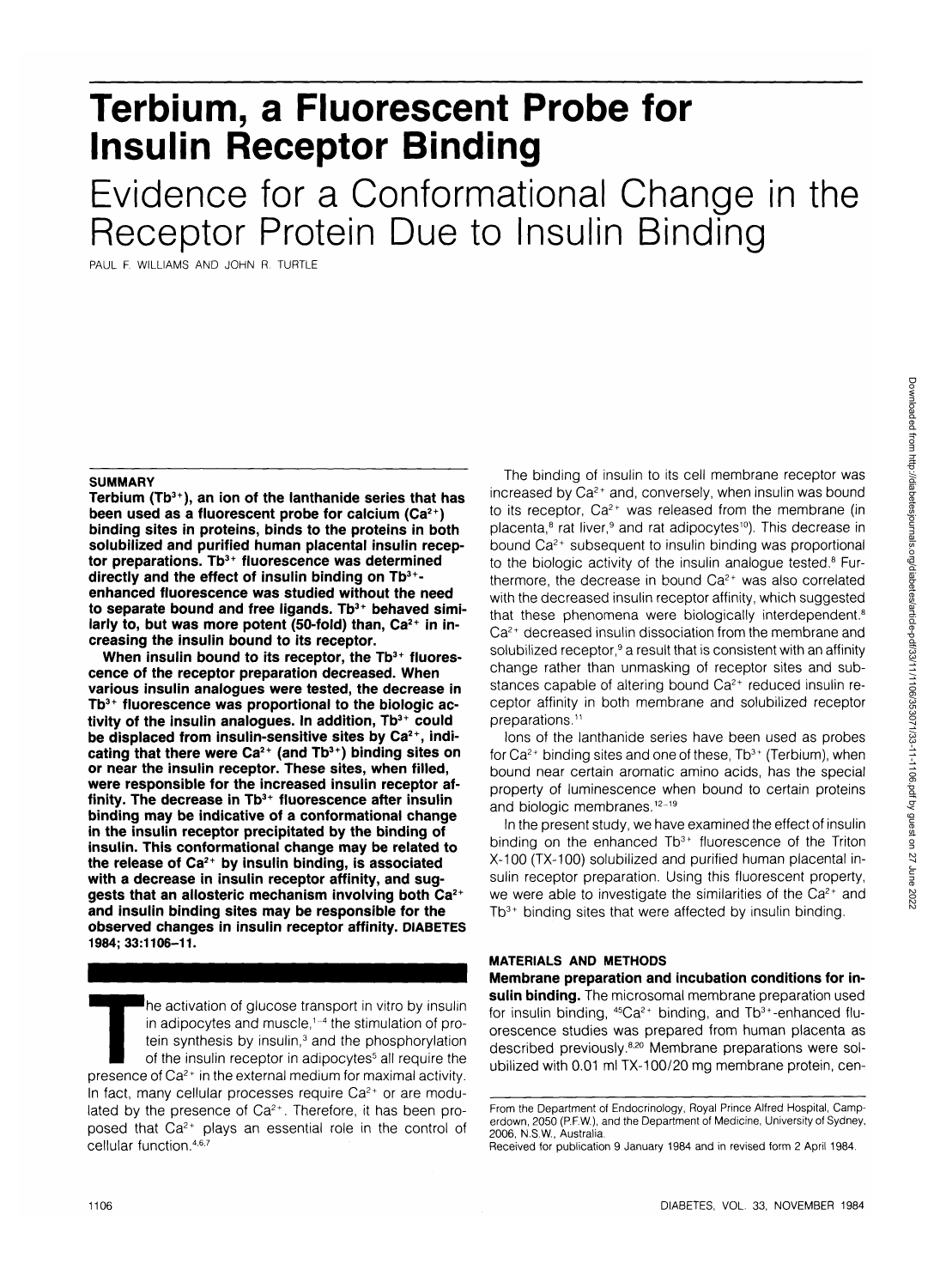#### P. F. WILLIAMS AND J. R. TURTLE

trifuged at 10,000  $\times$  g, and the supernatant diluted to a final protein concentration of 1-2 mg/ml. Incubation of membrane and solubilized receptor preparations for <sup>125</sup>l-insulin binding was performed in 0.3 ml of buffer A (50 mM Hepes-NaOH [Calbiochem, La Jolla, California], pH 7.0, plus 0.25% bovine serum albumin [BSA, fraction V RIA grade, Sigma, St. Louis, Missouri]) to which Ca<sup>2+</sup> (0–6 mM) or Tb<sup>3+</sup> (0.01– 0.4 mM) and insulin  $(1 \times 10^{-11}, -6 \times 10^{-6}$  M) had been added. Incubation was for 1 h at 22°C and the bound and free hormone were separated by centrifugation or charcoal adsorption.<sup>20</sup> Membrane receptor (13.5 mg/ml) was also incubated for 1 h at 37°C with 1 mg/ml trypsin (192 U/mg, Worthington Biochemical Corporation, Freehold, New Jersey). It was then centrifuged at 13,000  $\times$  g, washed 3 times in buffer A, then solubilized in 0.5% TX-100 and diluted for



FIGURE 1. (A) Membrane protein (136.5 µg/tube) was incubated in buffer A containing tracer <sup>125</sup>l-insulin (2  $\times$  10<sup>–11</sup> M) and increasing concentrations of Tb<sup>3+</sup>. Incubation was for 1 h at 22<sup>o</sup>C. Total ( $\bigcirc$ ---- $\bigcirc$ ), and nonspecific binding ( $\bigtriangleup$ ) were determined  $\bullet$ ), and nonspecific binding (A) were determined in the **presence and absence of 2.5 x 10 <sup>6</sup> M insulin, and bound and free hormone were separated by centrifugation.<sup>22</sup> The results are the** means of two experiments  $\pm$  1 SD ( $N = 8$  for each point). (B) Insulin **displacement curves were carried out in the presence and absence of 0.12 mM Tb3+. Incubation (150 fig membrane protein/tube) was for 1 h at 22°C in a total volume of 0.3 ml (N = 6). Bound and free hormone** was separated by centrifuging the membrane pellet at  $10,000 \times g$  in a **Sorvall RC2-B high-speed centrifuge. Scatchard plots were analyzed according to DeMeyts.23**



**FIGURE 2. (A) One milliliter of the membrane preparation (33 mg/ml)** was solubilized with 16.5 µl of TX-100 for 1 h at 4°C, then centrifuged **(10,000 x g) and the supernatant diluted with 19 ml of Hepes-NaOH buffer, pH 7.4. Increasing concentrations of Tb3+ were added to 0.1 ml of the solubilized receptor preparation and the final volume was made up to 0.3 ml with buffer A. Fluorescence was set at 100% for 0.6 mM Tb3+ and the fluorescence at lower concentrations was determined as a percentage of that value. Because of the arbitrary scale, results shown are for a single experiment, but superimposable curves were obtained in repeated experiments (N = 12). The coefficient of variation between experimental points was <2%. (B) The receptor preparation (13.5 mg/ml protein) was solubilized with TX-100, centrifuged, and the supernatant diluted to 9 ml with buffer A. Each incubation had a total** volume of 0.4 ml with 220  $\mu$ g of protein/tube. The final Tb<sup>3+</sup> concen**tration was 0.1 mM. Fluorescence was measured after incubation at 22°C for 5 min in the presence of Tb3+ and Ca2+ or Mg2+. Results are the means of a single experiment, and each point represents the mean of 6 determinations with a coefficient variation of 2%.**

use in the insulin binding assay and the displacement of  $Tb^{3+}$  by insulin.

A purified insulin receptor preparation was prepared according to our previously described method<sup>20</sup> and the effect of Ca<sup>2+</sup> and Tb<sup>2+</sup> on insulin binding to this preparation was examined.

Insulin standards of porcine insulin (single peak, Eli Lilly and Company, Indianapolis, Indiana), triacetyl insulin (Hoechst AG, Frankfurt/Main, FRG), bonito insulin (Novo Industries A/S, Copenhagen, Denmark), porcine proinsulin (Novo), and diamino-suberoyl insulin (Hoechst AG) were prepared in buffer A. These standards were added to the <sup>125</sup>l-insulin binding assays in increasing concentration and the amount of <sup>125</sup>l-insulin bound by the membrane was de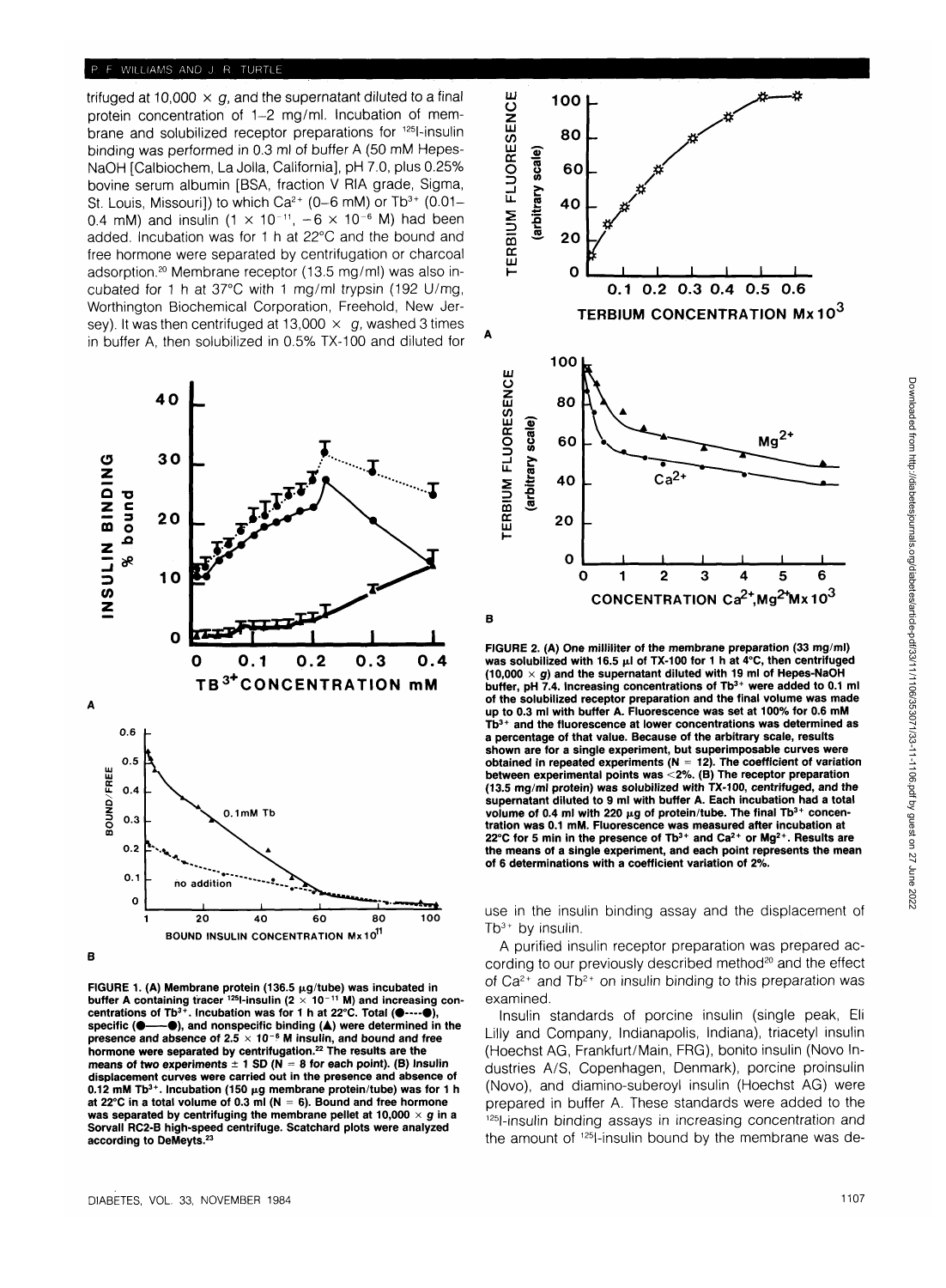termined. Scatchard plots of insulin displacement curves were analyzed according to DeMeyts<sup>21</sup> because of the previous demonstration of negative cooperativity in this tis- $Sue.$ <sup>8,11</sup>

**Tb3+-enhanced fluorescence.** Polyethylene plastic tubes (3 ml, NUNC minisorp, Kamstrup, Denmark) were used for all incubations and contact with glass containers or vessels was avoided.<sup>16</sup> The Tb<sup>3+</sup> solutions were prepared by dissolving sealed vials of anhydrous TbCl<sub>3</sub> (Koch-Light, Colnbrook, United Kingdom) in plastic volumetric flasks and were stored at a concentration of 50 mM in sealed plastic bottles. Tb<sup>3+</sup> standards, in which the absolute concentration had been determined by ion exchange chromatography and back-titration,<sup>16</sup> were compared in the absence of protein to the above solutions by proportional fluorescence of directly activated  $Tb^{3+}$  (excited at 353 or 368 nm).

Fluorescence measurements were made at 22°C in a Perkin-Elmer MPF-2A fluorescence spectrophotometer using Raman cylindrical cuvettes with a total volume of 0.5 ml. A spectral band width of 10 nm was used for excitation and emission. Titration of solubilized, membrane, or purified insulin receptor preparation with TbCI<sub>3</sub> was made by sequential addition of 2-10  $\mu$ l of stock solutions of either 1 or 10 mM of  $\mathsf{Tb}^{3+}$ .

Fluorescence emission in the presence of protein was monitored at 545 nm using a 430-nm filter to screen incident excitation light. Excitation of the Tb<sup>3+</sup>-enhanced fluorescence was maximal at 291 nm for both the solubilized and membrane receptor preparation. Competitive binding between  $Ca^{2+}$ , Mg<sup>2+</sup>, and Tb<sup>3+</sup> was determined by the fluorescence changes after incubation for 5 min at 22°C in 0.3 ml buffer A. However, direct titration by the sequential addition of small volumes of  $Ca^{2+}$  or Mg<sup>2+</sup> to cuvettes containing the receptor preparation and Tb<sup>3+</sup> was also carried out, without preincubation. Insulin standards for the displacement of Tb3+ were the same as those described above. The time course of the decrease in Tb<sup>3+</sup> fluorescence in response to insulin binding was monitored in solubilized and purified receptor preparations. Excitation at 280 nm was also carried out and the ratio of peak heights at 545 nm for several preparations was determined. This allowed identification of the amino acid responsible for the Tb3+-enhanced fluorescence.

Human growth hormone (hGH, 0.1 ILJ/mg, Commonwealth Serum Laboratories, Melbourne, Victoria, Australia), prolactin (ovine, NIADDK-NIH, Bethesda, Maryland), glucagon (crystalline porcine, Eli Lilly and Company), and ACTH (105 U/mg, Sigma) standards were prepared in buffer A. They were added to the solubilized receptor preparation at final concentrations of  $2.4 \times 10^{-8}$  M hGH,  $1.0 \times 10^{-8}$  M prolactin, 2.1  $\times$  10<sup>-11</sup> M glucagon, and 1.0  $\times$  10<sup>-7</sup> M ACTH.

**Gel chromatography of the insulin receptor.** Gel chromatography of the solubilized receptor preparation was carried out on a column of Sepharose 6B (Pharmacia, Piscataway, New Jersey,  $29 \times 1.5$  cm) in 50 mM Hepes, pH 7.5, 0.1% TX-100, and 0.05% sodium azide at 22°C. The total column volume was 205 ml and 2.5-ml fractions were collected. Concentrated solutions of solubilized receptor preparations were loaded onto the column<sup>24</sup> and the optical density of each fraction was determined at 254 nm. Aliquots of each fraction were removed for the determination of  $Tb<sup>3+</sup>$ 

binding by fluorescence (0.5 ml) and specific insulin binding (0.1 ml).

## **RESULTS**

<sup>125</sup>l-insulin binding to the solubilized placental receptor preparation in the presence of Tb<sup>3+</sup> was enhanced over the concentration range of 0.02-0.2 mM Tb<sup>3+</sup>. At higher concentrations, nonspecific binding increased without a further increase in insulin binding (Figure 1A). This was presumably due to precipitation of the 125l-insulin by Tb3+. The increased specific insulin binding was due to an increase in receptor affinity and not to a change in total receptor number (Figure 1B). Analysis of the Scatchard plots of the insulin displacement curves gave: Ke 2.2  $\times$  10<sup>8</sup> M<sup>-1</sup>, Kf 1.3  $\times$  10<sup>8</sup> M<sup>-1</sup>, and Ro 98  $\times$  10<sup>-11</sup> M in the absence of Tb<sup>3+</sup>, and Ke 5.4  $\times$  10<sup>8</sup>



Downloaded from http://diabetesjournals.org/diabetes/article-pdf/33/11/1106/353071/33-11-1106.pdf by guest on 27 June 2022 Downloaded from http://diabetesjournals.org/diabetes/article-pdf/33/11/1106/353071/33-11-1106.pdf by guest on 27 June 2022

**FIGURE 3. (A) Displacement of Tb3+ by insulin analogues. Solubilized** membrane receptor preparation (150 µg protein/tube) was incubated in **buffer A at pH 7.4 in a total volume of 0.4 ml. Insulin or its analogues were added in 0.05 ml of buffer A at the concentration indicated. The Tb3+ concentration was 0.038 mM. Fluorescence was determined after incubation for 1 h at 22°C. Results are shown as the mean of 4 separate determinations with a maximum variation of 2% in fluorescence measurements. (B) Displacement of Tb3+ by Ca2+ and insulin. Porcine insulin standard was used to decrease the Tb3+ (0.03 mM) fluores**cence of the solubilized receptor preparation (132 μg protein/tube).<br>This was then incubated for 1 h at 22°C and the fluorescence deter**mined. Ca2+ (6 mM final) was added to the cuvette in a volume of 0.01 ml, the solution was mixed, and fluorescence redetermined. The decrease in fluorescence after the addition of Ca2+ did not exceed that** seen with 6 mM Ca<sup>2+</sup> alone (represented by the dotted line) at all insu**lin concentrations tested. No decrease in fluorescence was seen in samples incubated with glucagon, prolactin, hGH, or ACTH. Each point represents the mean of 2 experiments carried out in triplicate, with variation between replicates of <2%.**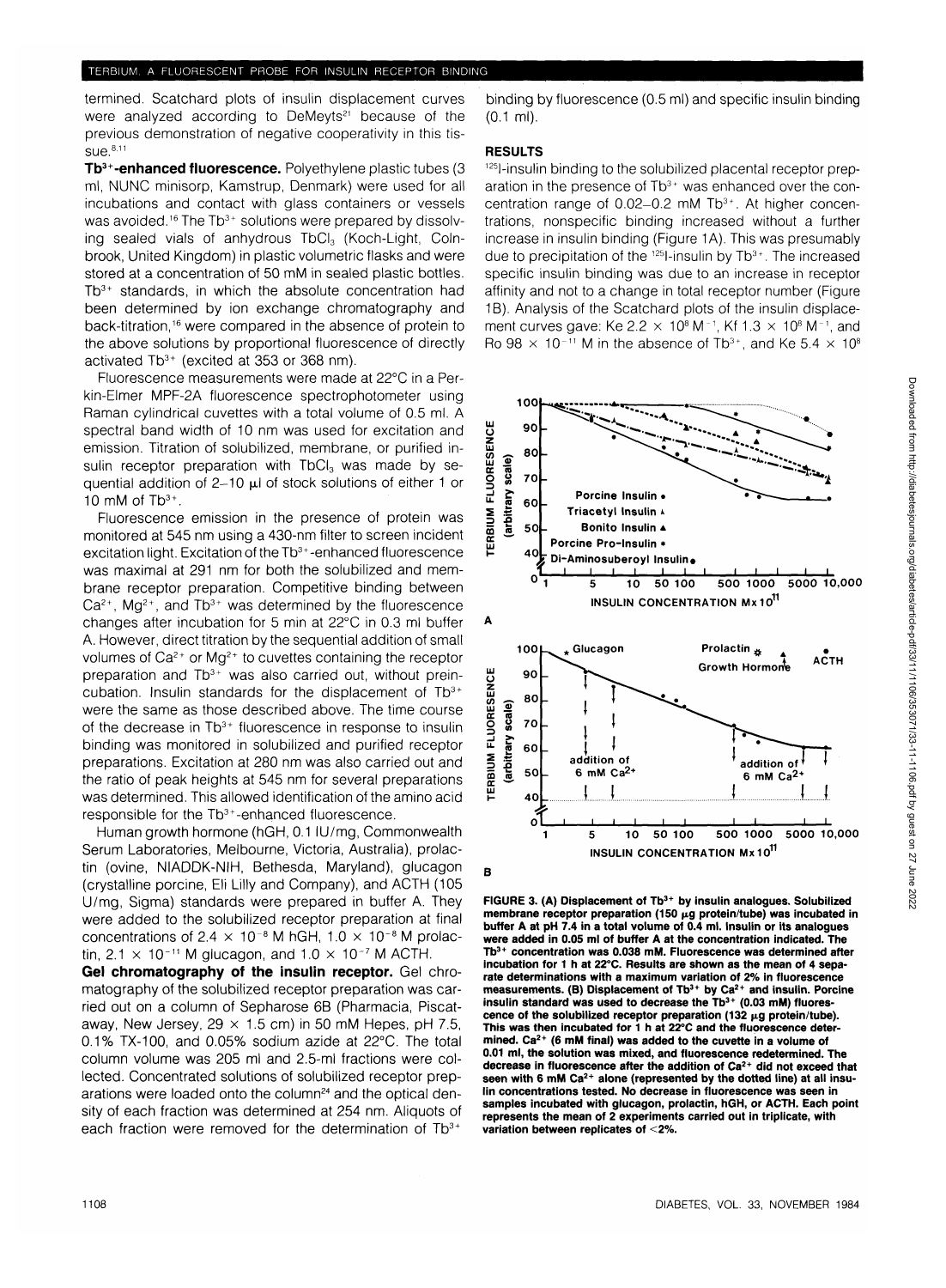M<sup>-1</sup>, Kf 1.3  $\times$  10<sup>8</sup> M<sup>-1</sup>, and Ro 98  $\times$  10<sup>-11</sup> M in the presence of  $Tb^{3+}$  (Figure 1B), where Ke = affinity of the insulin receptor when all sites are empty,  $Kf =$  affinity of the insulin receptor when all sites are full, and  $Ro =$  total receptor concentration. The purified insulin receptor also demonstrated increased specific insulin binding in the presence of 5 mM Ca<sup>2+</sup> from  $5.7 \pm 0.7$  to  $21.84 \pm 0.64$ %. Tb<sup>3+</sup> at 0.2 mM increased specific insulin binding from  $6.83 \pm 0.34$  to 15.5  $\pm$  1.06%. Saturation of the Tb<sup>3+</sup> binding sites by fluorescence measurements occurred at 0.5 mM and was halfmaximal at 0.15 mM (Figure 2A).  $Ca^{2+}$  and Mg<sup>2+</sup> reduced fluorescence by 60% and 52%, respectively (Figure 2B). The decrease in Tb<sup>3+</sup> fluorescence (and, therefore, binding) was half-maximal at 0.4 mM for  $Ca^{2+}$  and 0.8 mM for Mg<sup>2+</sup> (Figure 2B). For both ions, a concentration of 6 mM was required to achieve maximal Tb<sup>3+</sup> displacement (Figure 2B).

The decrease in Tb<sup>3+</sup> fluorescence of the solubilized receptor preparation produced by insulin and its analogues was directly proportional to both concentration and biologic activity (Figure 3A), but represented only 60% of the Ca<sup>2+</sup>displaceable and 40% of the total Tb<sup>3+</sup> binding sites. Halfmaximal displacement of Tb<sup>3+</sup> from the solubilized receptor preparation occurred with  $3.5 \times 10^{-10}$  M porcine insulin,  $2.5 \times 10^{-9}$  M triacetyl insulin,  $2.5 \times 10^{-8}$  M bonito insulin,  $2.5 \times 10^{-7}$  M porcine proinsulin, and  $4 \times 10^{-6}$  M diaminosuberoyl insulin. Maximal displacement with porcine insulin was only reached at 7.5  $\times$  10<sup>-9</sup> M. When insulin and Tb<sup>3+</sup> were added together and the fluorescence monitored without preincubation, the time course of the decrease in fluorescence was consistent with the association rate of insulin with the solubilized receptor reported previously,<sup>11</sup> being half-maximal at 20 min and complete in 1.5 h at 22°C. Tryptic digestion of the membrane receptor preparation, followed by solubilization, reduced Tb<sup>3+</sup> fluorescence by 50%, and abolished insulin binding and the ability of insulin to decrease the Tb3+ fluorescence (Table 1). No decrease by insulin of the Tb<sup>3+</sup> fluorescence was seen with phospholipase-A14 or in tryptic digests of membrane preparations (Table 1). The addition of insulin to the purified receptor preparation containing 0.2 mM Tb<sup>3+</sup> resulted in a concentration and time-dependent decrease in fluorescence (Table 2).

The decrease in Tb<sup>3+</sup>-enhanced fluorescence caused by insulin to the solubilized receptor was not additive to the displacement seen with 6 mM Ca<sup>2+</sup> alone at any concentration of insulin tested. Other peptide hormones (ACTH, glucagon, growth hormone, and prolactin) at concentrations that caused maximal displacement of labeled hormone from their own receptors had no effect on the  $\text{Tb}^{3+}$ -enhanced fluorescence (Figure 3B).

The ratio of the peak heights for the  $Tb<sup>3+</sup>$ -enhanced fluorescence of the receptor preparation when amino acids were excited at 291 or 280 nm was  $1.38 \pm 0.12$  for four different preparations, indicating that tryptophan or ionized phenolate groups were responsible for the resonance energy transfer to Tb<sup>3+</sup>.<sup>17</sup>

Gel chromatography of the solubilized insulin receptor on Sepharose 6B revealed that Tb<sup>3+</sup> binding and insulin binding occurred in the same fractions (Figure 4), but other proteins that bound Tb<sup>3+</sup> were also present in this preparation.

## **DISCUSSION**

Bound Tb<sup>3+</sup> has fluorescent properties at micromolar concentrations and can accept energy from suitably excited amino acids in proteins (indirect excitation). This energy is transmitted via radiationless energy transfer and  $\text{Tb}^{3+}$  emits light in the green 535-555 nm spectral region.<sup>14</sup> In this region, only the tail of the emission peaks of amino acids are found.<sup>14</sup> The ratio of peak heights for Tb<sup>3+</sup>-enhanced fluorescence when the receptor preparation was excited at 291 and 280 nm indicates that either tryptophan or ionized phenolate groups may be involved in the resonance energy transfer.14 This does not mean that these groups were responsible for Tb<sup>3+</sup> binding, but, rather, that they were adjacent to a bound Tb<sup>3+</sup> ion.

Tb<sup>3+</sup> binding to solubilized human placental insulin receptor preparations was saturable (Figure 2A), and shared some common sites with  $Ca^{2+}$  and  $Mg^{2+}$  (Figure 2B). Like Ca<sup>2+</sup>, Tb<sup>3+</sup> increased insulin receptor binding by increasing receptor affinity for insulin (Figure 1A and B). Typical of the lanthanide ion series, Tb<sup>3+</sup> was 50-100 times more potent than  $Ca^{2+}$  or Mg<sup>2+</sup>, but it also interacted at sites that were unaffected by  $Ca^{2+}$  or Mg<sup>2+</sup>.<sup>18,19</sup> These sites could be Na+

TABLE 1

Tb3+-enhanced fluorescence of the soluble receptor preparation derived from control and tryptic-digested membranes, demonstrating the loss of sensitivity to insulin\*

| Insulin<br>concentration<br>$(x 10^{-11} M)$ | Fluorescence<br>(arbitrary scale [0-100]) |                  |                 |
|----------------------------------------------|-------------------------------------------|------------------|-----------------|
|                                              | Control                                   | Tryptic-digested | Phospholipase-A |
|                                              | 100                                       | 50               | 100             |
|                                              | 90                                        | 48               | 100             |
| 10                                           | 80                                        | 47               | 100             |
| 50                                           | 77                                        | 46               | 100             |
| 75                                           | 77                                        | 50               | 100             |
| 100                                          | 72                                        | 48               | 100             |
| 250                                          | 66                                        | 50               | 100             |
| 500                                          | 60                                        | 48               | 100             |
| Receptor (no $Tb^{3+}$ )                     | 10                                        | 15               |                 |
| $Tb^{3+}$ , buffer A                         | 5                                         | ১                |                 |
|                                              |                                           |                  |                 |

Values represent the mean of eight observations obtained in two separate experiments.

The inability of insulin to affect the Tb<sup>3+</sup> fluorescence of 50 mg of phospholipase is also shown as a control.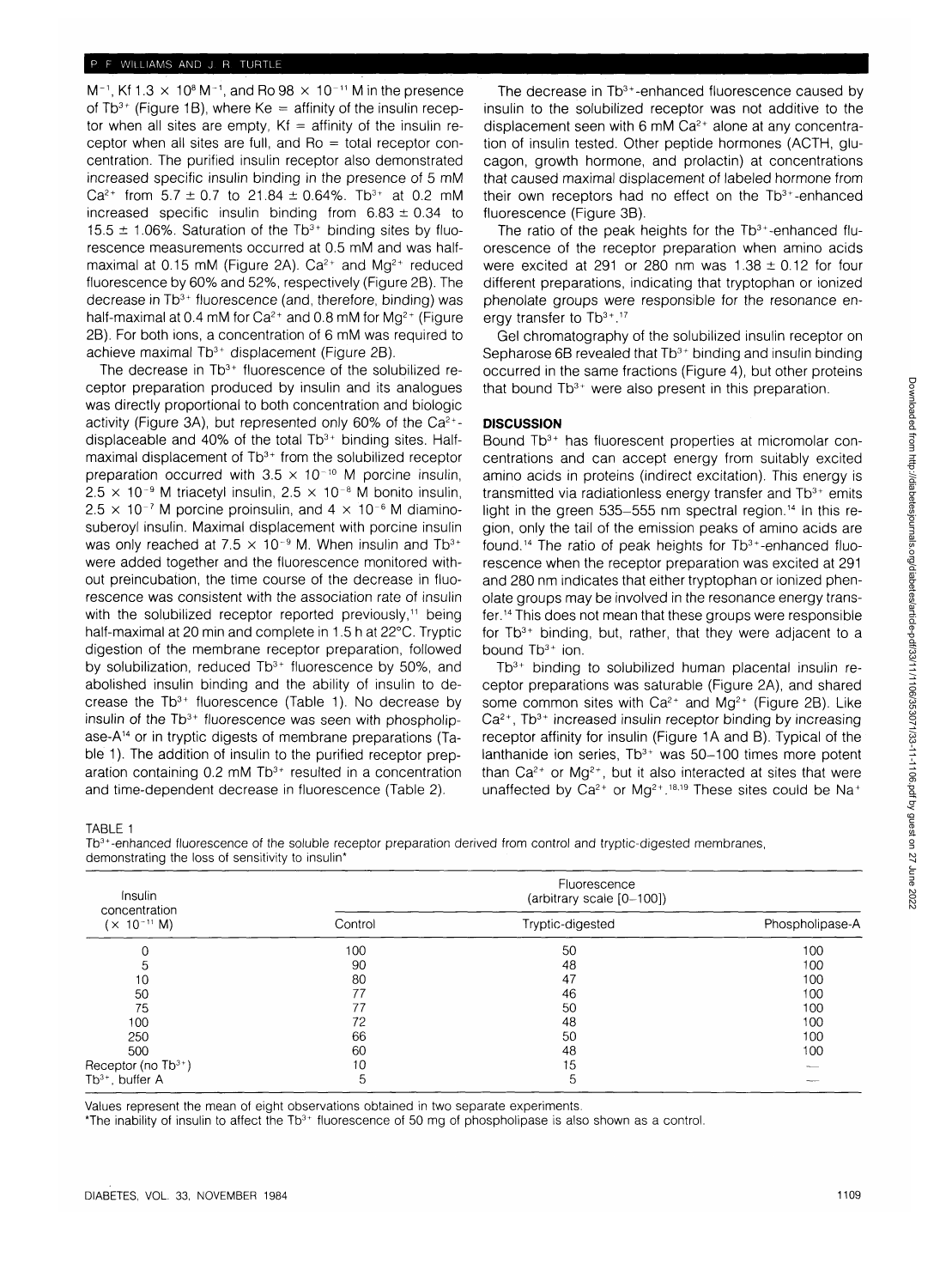## TABLE 2

Tb3+-enhanced fluorescence of the purified receptor preparation, demonstrating the effect of time and insulin concentration

|               | Fluorescence<br>(arbitrary scale [0-100])          |                                   |                                         |  |
|---------------|----------------------------------------------------|-----------------------------------|-----------------------------------------|--|
| Time<br>(min) | Albumin<br>Insulin<br>$\times$ 10 <sup>-6</sup> M) | Receptor                          |                                         |  |
|               |                                                    | Insulin<br>$(2 \times 10^{-9}$ M) | Insulin<br>$\times$ 10 <sup>-6</sup> M) |  |
| 0             | 44                                                 | 40                                | 40                                      |  |
| 10            | 42                                                 | 40                                | 35                                      |  |
| 15            | 40                                                 | 35                                | 33                                      |  |
| 20            | 40                                                 | 32                                | 29                                      |  |
| 30            | 40                                                 | 30                                | 25                                      |  |
| 60            | 40                                                 | 28                                | 23                                      |  |
| 90            | 40                                                 | 22                                | 17                                      |  |

Values represent the mean of three observations in two separate experiments.

sites that are capable of binding  $Ca^{2+}$  loosely, and to which the lanthanide ions (with their increased affinity) appear to bind more avidly than Ca<sup>2+</sup>.<sup>19</sup> Nevertheless, Ca<sup>2+</sup> was more potent than Mg<sup>2+</sup> (Figure 2B) in displacing  $\text{Tb}^{3+}$  from the majority of sites that were sensitive to divalent cations, especially those affected by insulin (Figure 3). The fact that tryptic digestion of the receptor preparation before solubilization lowered Tb<sup>3+</sup> binding by 50% (as well as insulin binding and insulin displacement of Tb<sup>3+</sup> binding) suggested that the Tb<sup>3+</sup> binding sites were on proteins rather than on carbohydrates or phospholipids in the membrane.

Porcine insulin reduced  $Ca^{2+8}$  and Tb<sup>3+</sup> bound to the placental receptor binding sites over a physiologic concentration range (1-200  $\mu$ U/ml, 1-1400  $\times$  10<sup>-11</sup> M). The correlation between in vivo biologic potency of various insulin analogues<sup>22,23</sup> and their ability to displace  $\text{Th}^{3+}$  from the receptor, established that the displacement was specific, and a direct consequence of insulin binding to its receptor. Additional evidence to support this concept was provided by the displacement of Tb<sup>3+</sup> from the purified receptor. The insulin molecule itself did not contain a site that bound  $\text{Tb}^{3+}$ without fluorescence (thereby reducing the Tb<sup>3+</sup> available for fluorescence with the receptor preparation), because insulin did not change Tb<sup>3+</sup> fluorescence when added to tryptic-digested membrane, nor did it affect the fluorescence of a known Ca<sup>2+</sup>-binding protein, phospholipase-A,<sup>14</sup> or albumin. Other peptide hormones at saturating concentrations for their own receptors had no effect on Tb<sup>3+</sup> fluorescence in these insulin receptor preparations.  $Ca^{2+}$  and insulin appeared to displace Tb<sup>3+</sup> from identical sites, because the .<br>displacement of Tb<sup>3+</sup> caused by insulin was not additive to the displacement seen with 6 mM Ca<sup>2+</sup> alone. Ca<sup>2+</sup> did displace Tb<sup>3+</sup> from sites other than those affected by insulin (Figure 3B), indicating the presence of  $Ca^{2+}$  binding sites that were not affected by insulin binding. These may be responsible for the high-molecular-weight fluorescence peaks seen in Figure 4 that do not coincide with the peak of receptor binding activity.

The human placental insulin receptor demonstrates negative cooperativity both in the membrane and solubilized form,<sup>11,24</sup> indicating the presence of a single site with high affinity that decreases in affinity proportional to the number of receptor sites occupied. The increased insulin binding seen in the presence of Tb<sup>3+</sup> was therefore interpreted as an increase in the affinity of the insulin receptor and not as a change in receptor numbers for the high-affinity component. There are two possible explanations for the increase in insulin receptor affinity due to Tb<sup>3+</sup> binding and the decrease in the Tb3+-enhanced fluorescence on insulin binding to the receptor preparation:  $(1)$  Tb<sup>3+</sup> (or Ca<sup>2+</sup>) bound to the insulin binding site of the receptor and thereby changed the affinity for insulin, or (2)  $Tb^{3+}$  (or  $Ca^{2+}$ ) bound to a site on or near the receptor, but not the binding site, and increased insulin receptor affinity. Insulin binding then caused a conformational change in the insulin receptor that was reflected either by a movement of the  $Tb^{3+}$  (and  $Ca^{2+}$ ) binding site away from the aromatic amino acid residue responsible for the resonance energy transfer, or it released these ions from the site. A movement of greater than 10 Å is required for this decrease in fluorescence.<sup>19</sup> A conformational change in the insulin receptor itself<sup>8</sup> or a generalized conformational change of the membrane structure<sup>9,25,26</sup> in response to insulin binding has been proposed as the mechanism for the decrease in divalent cation binding. Such a conformational change in the receptor has been demonstrated by the increased sensitivity to tryptic digestion of the insulin receptor after insulin binding<sup>27</sup> and by radiation inactivation analysis.<sup>28</sup> Taken together, these observations suggest that an allosteric interaction between  $Ca^{2+}$  and insulin may regulate insulin receptor affinity. The possibility that Tb<sup>3+</sup> bound to the insulin binding site of the receptor is unlikely because lanthanide ions, when bound at the active site of  $Ca<sup>2+</sup>$ -binding proteins, have usually inactivated them due to the increased affinity of these ions for the  $Ca^{2+}$  sites.<sup>19</sup> Such proteins are grouped into "class  $1$ ," Ca<sup>2+</sup>-binding proteins because of the inhibitory action of lanthanides. Therefore, insulin receptor appears to fall into the "class 2" of the  $Ca<sup>2+</sup>$ -binding proteins in which lanthanide ions "yield proteins that function similarly and sometimes more effectively than when  $Ca^{2+}$  was bound to these proteins."<sup>19</sup> This distinction provided by lanthanide ion substitution between "class 1" and "class 2" Ca<sup>2+</sup>-binding proteins is important in that it indicates whether  $Ca^{2+}$  is



**FIGURE 4. Chromatography of the solubilized insulin receptor preparation (240 mg protein) on Sepharose 6B. Fraction volume was 2.5 ml, fluorescence was determined in 0.1-ml aliquots, and results are ex**pressed as an integer of the optical density of the sample ( $\blacksquare$ ). The op**tical density (•) was measured at 254 nm and specific insulin binding (A, shaded area) was determined in 0.05-ml aliquots in each fraction in triplicate.**